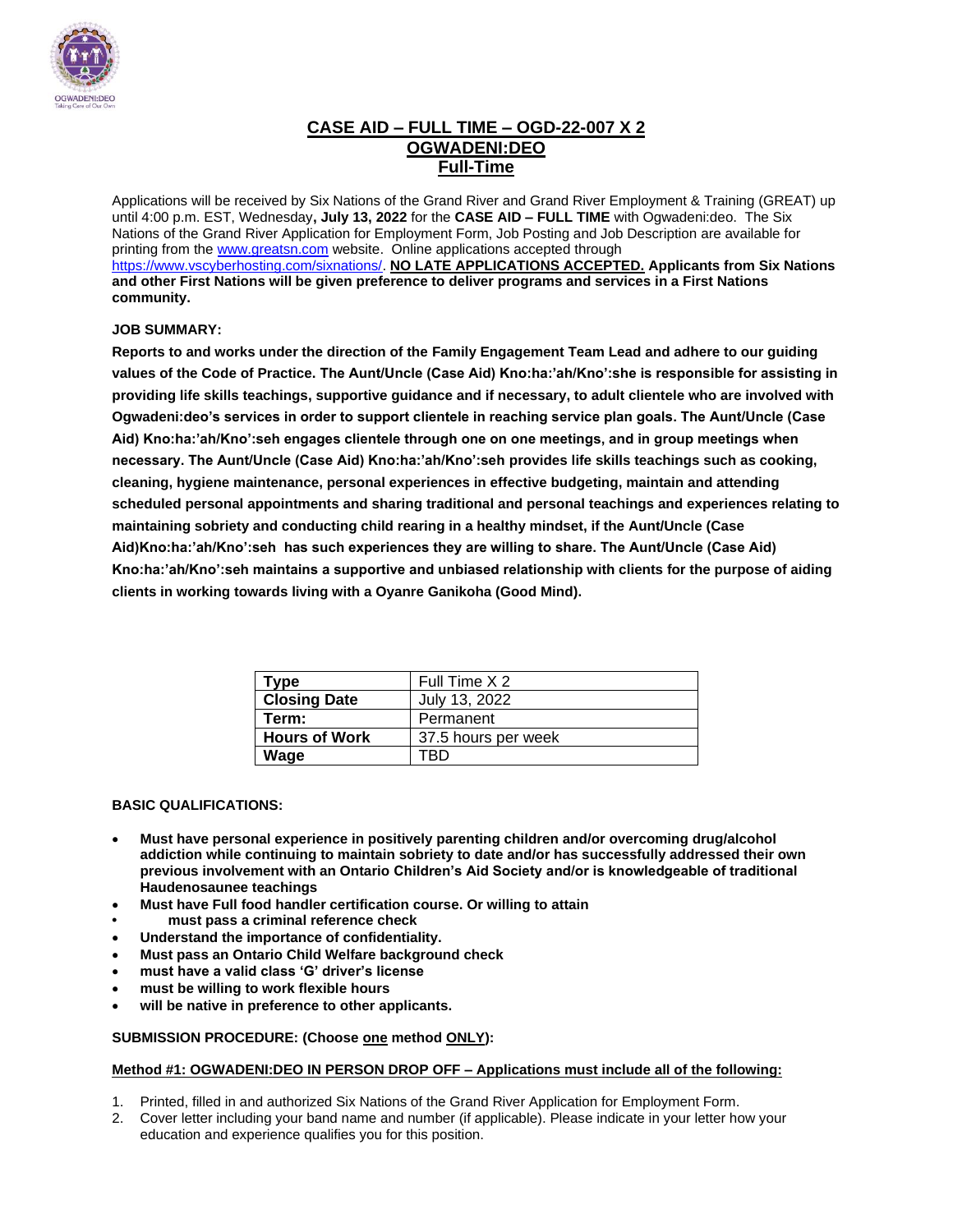

- 3. Recent resume clearly identifying that you meet the Basic Qualifications of this position as stipulated above.
- 4. Photocopy of your education diploma/degree/certificate and transcript.
- 5. Place all documents listed above in a sealed envelope drop off at:

#### **CASE AID – FULL TIME (OGD-22-007)**

#### c/o Reception Desk 2469 Fourth Avenue Ohsweken, Ontario N0A 1M0 **Business Hours Monday to Friday 8:30 am t0 4:30 pm**

#### **Method #2: EMAIL SUBMISSION**

1. Please ensure all required documents are provided/uploaded with your application package, which include:

- a. Cover letter including your band name and number (if applicable). Please indicate in your letter how your education and experience qualifies you for this position.
	- b. Recent resume clearly identifying that you meet the Basic Qualifications of this position as stipulated above.
	- c. Copy of your education diploma/degree/certificate and transcript.
- 2. Please email application package to David Walpole, Human Resources Coordinator at [oghrc@sixnations.ca](mailto:oghrc@sixnations.ca) a. Please ensure the job title and posting number is in the subject line.
- 3. If you have any questions or need assistance please reach out to David Walpole, Human Resources Coordinator at 519-445-1834 ext 4554 or via email at [oghrc@sixnations.ca.](mailto:oghrc@sixnations.ca)

#### **Method #3: Online**

- 4. Please visit[: https://www.vscyberhosting.com/sixnations/](https://www.vscyberhosting.com/sixnations/) to access our job board and follow the directions to apply.
- 5. Please ensure all required documents are provided/uploaded with your application package, which include:
	- a. Cover letter including your band name and number (if applicable). Please indicate in your letter how your education and experience qualifies you for this position.
	- b. Recent resume clearly identifying that you meet the Basic Qualifications of this position as stipulated above.
	- c. Copy of your education diploma/degree/certificate and transcript.
- 6. If you have any questions or need assistance please reach out to David Walpole, Human Resources Coordinator at 519-445-1834 ext 4554 or via email at [oghrc@sixnations.ca.](mailto:oghrc@sixnations.ca)

#### **Method #4: GREAT – Applications must include all of the following:**

- 6. Printed, filled in and authorized Six Nations of the Grand River Application for Employment Form.
- 7. Cover letter including your band name and number (if applicable). Please indicate in your letter how your education and experience qualifies you for this position.
- 8. Recent resume clearly identifying that you meet the Basic Qualifications of this position as stipulated above.
- 9. Photocopy of your education diploma/degree/certificate and transcript.
- 10. Place all documents listed above in a sealed envelope and mail to or drop off at:

#### **CASE AID – FULL TIME (OGD-22-007)**

c/o Reception Desk Grand River Employment & Training (GREAT) P.O. Box 69, 16 Sunrise Court Ohsweken, Ontario N0A 1M0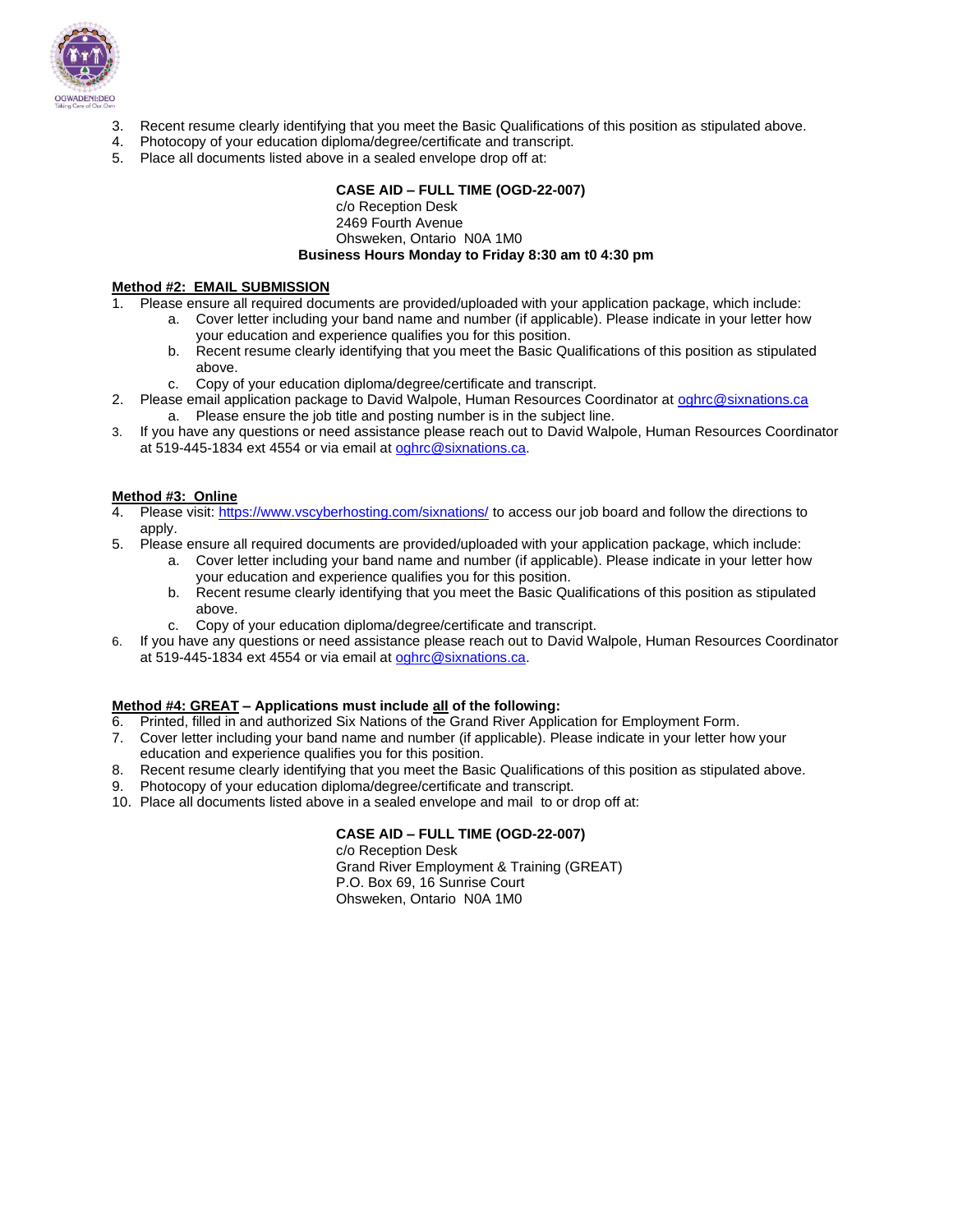

# **AUNT/UNCLE (Case Aid) (Kno:ha:'ah/Kno':she)**

# **Guiding Values for our Code of Practice**

- Ganigo'hi:yo/Ka'nikonhri:io (Good Mind)
- Adenidaohsra'/Onkwa'tenniten:ro (Compassion and Kindness)
- Dedwadadrihwanohkwa:k/Onkwatennitenrosera (Respecting one another)
- Degayenawa'ko:ngye/Tetewaterihwakwenyenhsthak (Working together)
- Dewagagenawako:ngye'/Tetewayenwakontye (Assisting one another)
- Esadatgehs/Enhsatatkenhse (Self-reflection on actions taken)
- Gaihwaedahgoh/Karihwayentahkwen (Taking responsibility)
- Gasgyao:nyok/Kahretsyaronhsera (Encouragement)
- Gasasdenhsra/Ka'shatstenhsera (Strength/supportive to one another)
- Drihwawaihsyo/Ka'nikonhratoken (Honest and moral conduct)
- Oihwadogehsra'/Yorihwato:ken (Being truthful and consistent)
- Sgeno/Sken:nen (Peaceful thoughts and Actions)

# **REPORTING RELATIONSHIP**

Reports to and works under the direction of the Community Care Leader Coordinator or Family Wellbeing Coordinator and adhere to our guiding values of the Code of Practice.

### **PURPOSE AND SCOPE OF THE POSITION**

The Aunt/Uncle (Case Aid) Kno:ha:'ah/Kno':she is responsible for assisting in providing life skills teachings, supportive guidance and if necessary, to adult clientele who are involved with Ogwadeni:deo's services in order to support clientele in reaching service plan goals. The Aunt/Uncle (Case Aid) Kno:ha:'ah/Kno':seh engages clientele through one on one meetings, and in group meetings when necessary. The Aunt/Uncle (Case Aid) Kno:ha:'ah/Kno':seh provides life skills teachings such as cooking, cleaning, hygiene maintenance, personal experiences in effective budgeting, maintain and attending scheduled personal appointments and sharing traditional and personal teachings and experiences relating to maintaining sobriety and conducting child rearing in a healthy mindset, if the Aunt/Uncle (Case Aid)Kno:ha:'ah/Kno':seh has such experiences they are willing to share. The Aunt/Uncle (Case Aid) Kno:ha:'ah/Kno':seh maintains a supportive and unbiased relationship with clients for the purpose of aiding clients in working towards living with a Oyanre Ganikoha (Good Mind).

# **RESPONSIBILITIES AND SUPPORT TO OGWEHO:WEH FAMILIES, CHILDREN AND YOUTH**

- Provides a personal-experience approach to providing guidance and support to adult clients who are involved with Ogwadeni:deo's services
- Gathers information based on personal knowledge of community resources that may benefit the client such as books, websites, traditional knowledge keepers, traditional medicines, community services etc. and provide such information to the client for client follow-up
- Provides hands on guidance and support in meal preparation, doing laundry, and providing advice and guidance to parents in child rearing.
- Conducts partial supervision of client in a caregiving role to their children and providing any requested assistance or input on improving parental skills
- Providing hands-on life skills teachings to clients such as showing client how to cook, clean, grocery shopping, manage and develop daily schedule and complete budgeting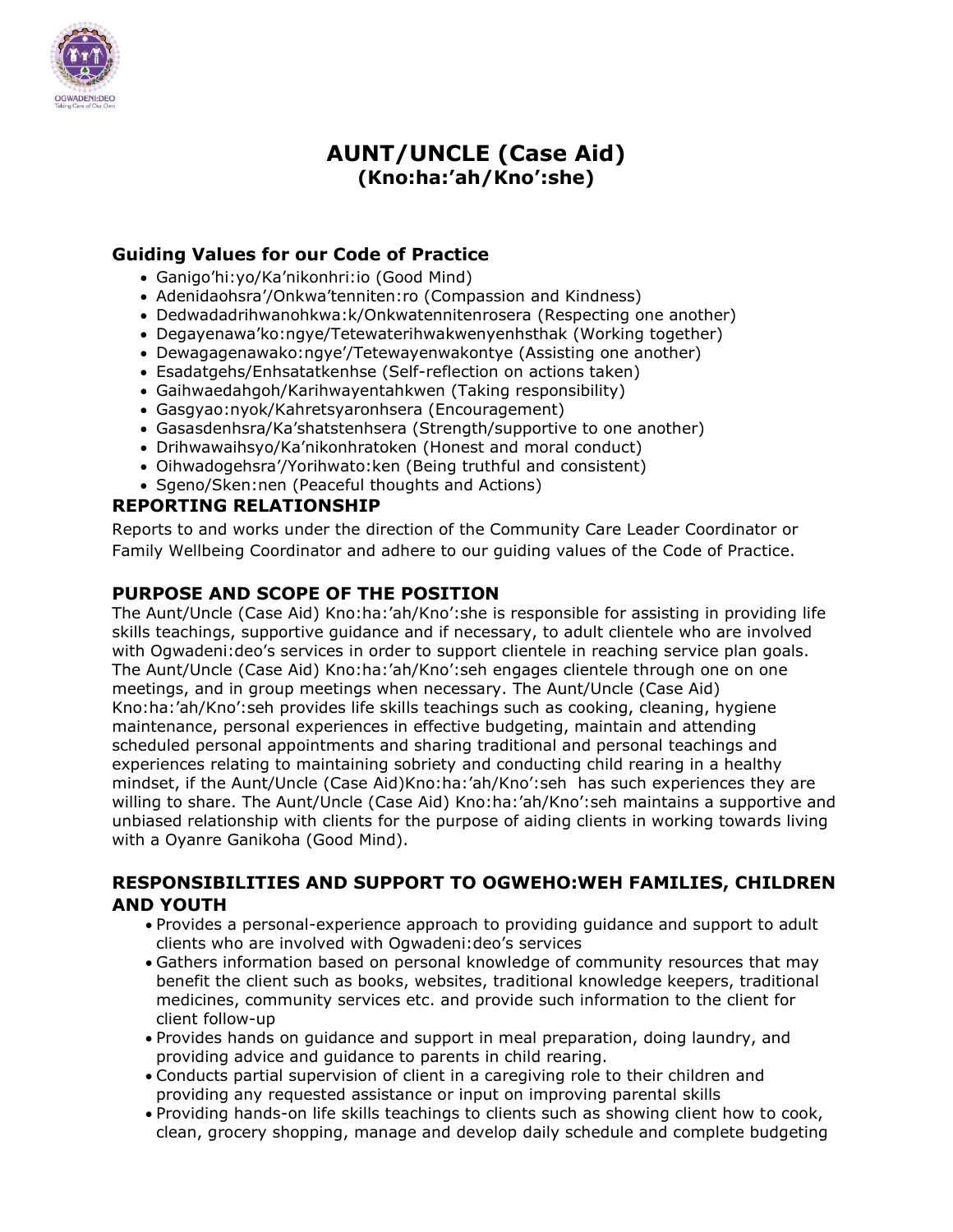

for daily needs. Completion of such teachings may require the Aunt/Uncle (Case Aid) Kno:ha:'ah/Kno':seh to assist the client in the community or at their home

### **RESPONSIBILITIES TO OGWADENI:DEO THE AGENCY**

- Completes and submits case notes detailing contact with client to the assigned Family Support Team Member after each contact with client
- Immediately notifies assigned Family Support Team Member or covering worker of any potentially harmful situations or concerns that may negatively affect the client or client's child(ren)
- Maintains contact with Community Care Leader Coordinator as requested to develop and advise scheduling or cancellation of client meetings

### **HONEST AND MORAL CONDUCT**

- Maintain confidentiality of client information, such as client service plan, personal goals and progresses made, except to assigned Family Support Team Member or covering worker
- Shall conduct themselves in a non-judgmental, supportive, and unbiased approach with clients

### **BEING TRUTHFUL AND CONSISTENT**

- Maintains meetings with clients as deemed necessary
- Keeps assigned Family Support Team Member updated and informed of client's progression and/or ongoing concerns

### **WORKING CONDITIONS**

This position, since it involves working directly with clients engaged in child protection services through Ogwadeni:deo, may involve mental and emotional stress.

### **STRENGTH/SUPPORTIVE TO ONE ANOTHER**

With the Community Care Leader or Family Wellbeing Coordinator

Maintains scheduling and provides up to date information on scheduling needs With Other Ogwadeni:deo Program Managers, Supervisors and staff

Provides requested information of client including any progresses and/or concerns, and works in a cooperative and courteous manner in ensuring that Ogwadeni:deo can perform its role as a service partner both effectively and efficiently in terms of its service provisions to families.

With The Community

Acts as a role model and represents and promotes the Ogwadeni:deo Program in a courteous, cooperative and professional manner.

### **SELF-REFLECTING ON ACTIONS TAKEN**

Errors in carrying out the responsibilities of the position could result in:

- Loss of credibility, trust and public confidence in the Ogwadeni:deo Program
- Harm or injury to employees or children/youth and their families
- Legal and/or financial liabilities
- Loss of protection designation and program funding

# **TAKING RESPONSIBILITY**

The Aunt/Uncle (Case Aid) Kno:ha:'ah/Kno':she provides a personal-experience approach in providing guidance and support to clients in improving or maintaining their day-to-day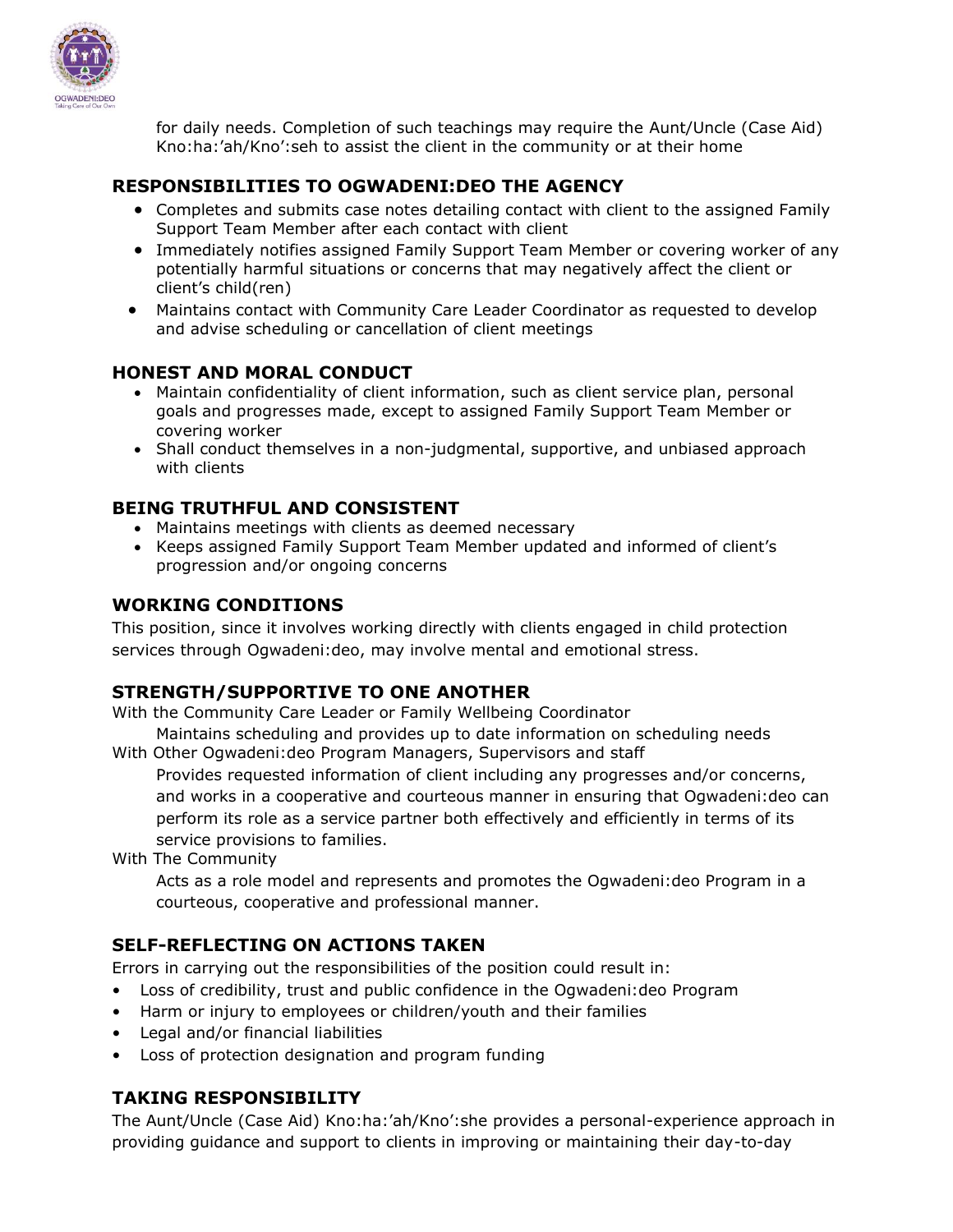

lifestyle choices with the ultimate goal of the client and their family addressing any protection concerns and aiding the family into moving into a healthy lifestyle.

# **QUALIFICATIONS BASIC/MANDATORY REQUIREMENTS**

The successful applicant:

- must have personal experience in positively parenting children and/or overcoming drug/alcohol addiction while continuing to maintain sobriety to date and/or has successfully addressed their own previous involvement with an Ontario Children's Aid Society and/or is knowledgeable of traditional Haudenosaunee teachings
- Must have Full food handler certification course. Or willing to attain
- must pass a criminal reference check
- Understand the importance of confidentiality.
- Must pass an Ontario Child Welfare background check
- must have a valid class 'G' driver's license
- must be willing to work flexible hours
- will be native in preference to other applicants.

#### **Other Related skills:**

- Understand the importance of confidentiality.
- Ability to work with tact and discretion
- Willing to take appropriate training as required
- Possess initiative and ability to work independently
- Good knowledge of the Six Nations Community and highly sensitive to Six Nations culture
- Knowledge of Canada's Food Guide and diets and Six Nations of the Grand River Healthy Roots
- Must be able to prioritize tasks and meet deadlines
- Must possess excellent communications skills.

### **Knowledge Requirements**

The successful applicant

- must be knowledgeable respecting Six Nations' cultures and the cultures of families of other First Nations who reside in the designated service delivery area
- should be familiar with traditional methods of dispute resolution
- must be thoroughly familiar with Ogwadeni:deo framework and operational policies and procedures

### **Ability Requirements**

The successful applicant(s) will demonstrate:

- ability to relate effectively to Ogwadeni:deo Community Commission Members, Managers, Supervisors and Staff, the management and staff of the courts, of other programs/agencies and of provincial/federal officials as a diplomatic and flexible team player
- excellent written and verbal communications skills
- strong organizational skills to manage a varied workload
- ability to exercise initiative, deal with multiple priorities and demonstrate sound judgment